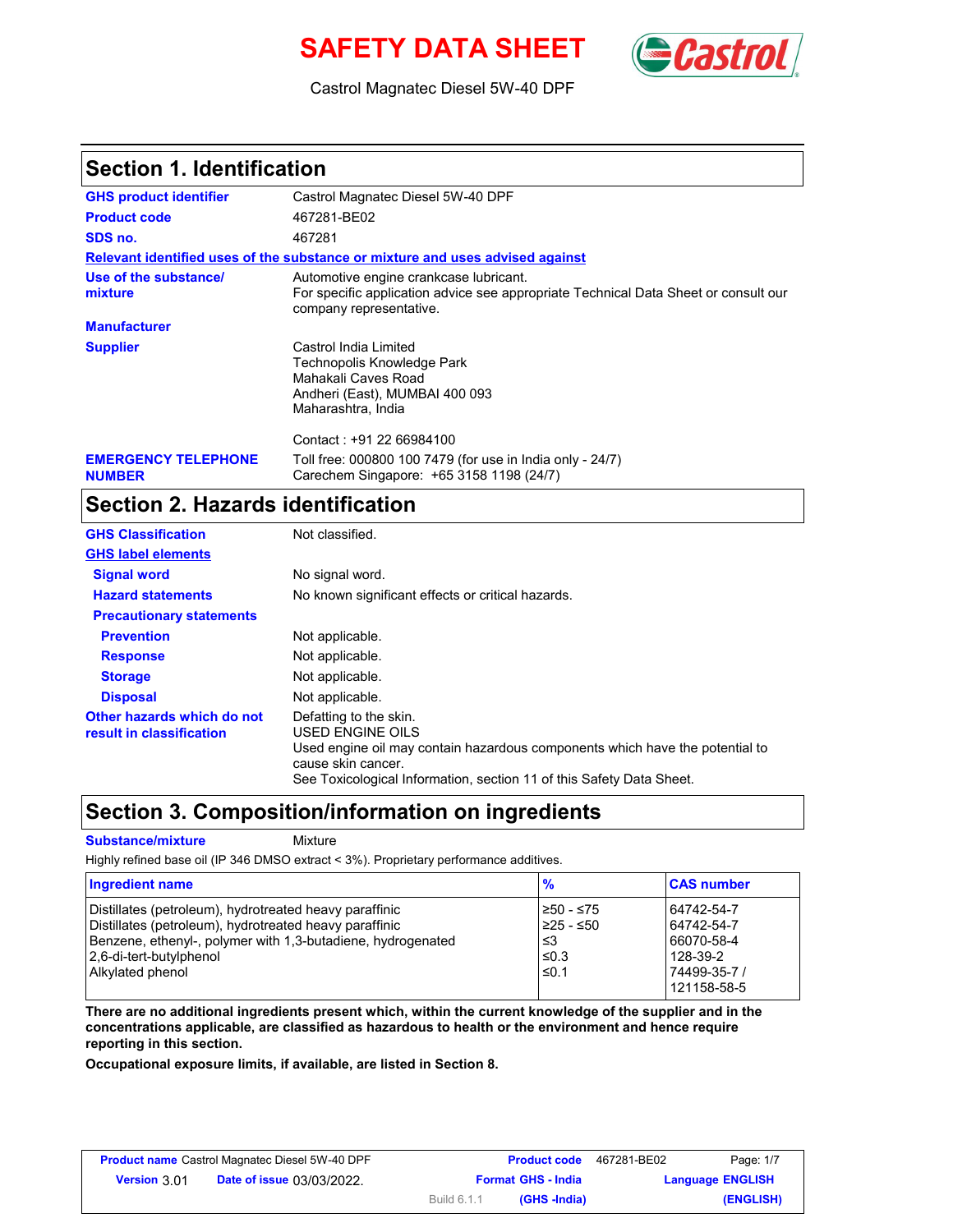## **Section 4. First aid measures**

| <b>Description of necessary first aid measures</b>        |                                                                                                                                                                                                                                                     |
|-----------------------------------------------------------|-----------------------------------------------------------------------------------------------------------------------------------------------------------------------------------------------------------------------------------------------------|
| Eye contact                                               | In case of contact, immediately flush eyes with plenty of water for at least 15 minutes.<br>Eyelids should be held away from the eyeball to ensure thorough rinsing. Check for<br>and remove any contact lenses. Get medical attention.             |
| <b>Inhalation</b>                                         | If inhaled, remove to fresh air. In case of inhalation of decomposition products in a<br>fire, symptoms may be delayed. The exposed person may need to be kept under<br>medical surveillance for 48 hours. Get medical attention if symptoms occur. |
| <b>Skin contact</b>                                       | Wash skin thoroughly with soap and water or use recognised skin cleanser.<br>Remove contaminated clothing and shoes. Wash clothing before reuse. Clean<br>shoes thoroughly before reuse. Get medical attention if symptoms occur.                   |
| <b>Ingestion</b>                                          | Do not induce vomiting unless directed to do so by medical personnel. Get medical<br>attention if symptoms occur.                                                                                                                                   |
| <b>Protection of first-aiders</b>                         | No action shall be taken involving any personal risk or without suitable training.                                                                                                                                                                  |
| <u>Most important symptoms/effects, acute and delayed</u> |                                                                                                                                                                                                                                                     |
|                                                           | See Section 11 for more detailed information on health effects and symptoms.                                                                                                                                                                        |
|                                                           | Indication of immediate medical attention and special treatment needed, if necessary                                                                                                                                                                |
| <b>Specific treatments</b>                                | No specific treatment.                                                                                                                                                                                                                              |
| <b>Notes to physician</b>                                 | Treatment should in general be symptomatic and directed to relieving any effects.<br>In case of inhalation of decomposition products in a fire, symptoms may be delayed.                                                                            |

The exposed person may need to be kept under medical surveillance for 48 hours.

## **Section 5. Firefighting measures**

| <b>Extinguishing media</b>                               |                                                                                                                                                                                                   |
|----------------------------------------------------------|---------------------------------------------------------------------------------------------------------------------------------------------------------------------------------------------------|
| <b>Suitable</b>                                          | In case of fire, use foam, dry chemical or carbon dioxide extinguisher or spray.                                                                                                                  |
| <b>Not suitable</b>                                      | Do not use water jet.                                                                                                                                                                             |
| <b>Specific hazards arising</b><br>from the chemical     | In a fire or if heated, a pressure increase will occur and the container may burst.                                                                                                               |
| <b>Hazardous thermal</b><br>decomposition products       | Combustion products may include the following:<br>carbon oxides (CO, CO <sub>2</sub> ) (carbon monoxide, carbon dioxide)<br>nitrogen oxides ( $NO$ , $NO2$ etc.)                                  |
| <b>Special precautions for fire-</b><br>fighters         | No action shall be taken involving any personal risk or without suitable training.<br>Promptly isolate the scene by removing all persons from the vicinity of the incident if<br>there is a fire. |
| <b>Special protective</b><br>equipment for fire-fighters | Fire-fighters should wear positive pressure self-contained breathing apparatus<br>(SCBA) and full turnout gear.                                                                                   |

## **Section 6. Accidental release measures**

|                                                      | Personal precautions, protective equipment and emergency procedures                                                                                                                                                                                                                                                                                                                                |
|------------------------------------------------------|----------------------------------------------------------------------------------------------------------------------------------------------------------------------------------------------------------------------------------------------------------------------------------------------------------------------------------------------------------------------------------------------------|
| For non-emergency<br>personnel                       | No action shall be taken involving any personal risk or without suitable training.<br>Evacuate surrounding areas. Keep unnecessary and unprotected personnel from<br>entering. Do not touch or walk through spilt material. Put on appropriate personal<br>protective equipment. Floors may be slippery; use care to avoid falling.                                                                |
| For emergency responders                             | If specialised clothing is required to deal with the spillage, take note of any<br>information in Section 8 on suitable and unsuitable materials. See also the<br>information in "For non-emergency personnel".                                                                                                                                                                                    |
| <b>Environmental precautions</b>                     | Avoid dispersal of spilt material and runoff and contact with soil, waterways, drains<br>and sewers. Inform the relevant authorities if the product has caused environmental<br>pollution (sewers, waterways, soil or air).                                                                                                                                                                        |
| Methods and material for containment and cleaning up |                                                                                                                                                                                                                                                                                                                                                                                                    |
| <b>Small spill</b>                                   | Stop leak if without risk. Move containers from spill area. Absorb with an inert<br>material and place in an appropriate waste disposal container. Dispose of via a<br>licensed waste disposal contractor.                                                                                                                                                                                         |
| Large spill                                          | Stop leak if without risk. Move containers from spill area. Prevent entry into sewers,<br>water courses, basements or confined areas. Contain and collect spillage with non-<br>combustible, absorbent material e.g. sand, earth, vermiculite or diatomaceous earth<br>and place in container for disposal according to local regulations. Dispose of via a<br>licensed waste disposal contractor. |

| <b>Product name</b> Castrol Magnatec Diesel 5W-40 DPF |                                  |                           | <b>Product code</b> | 467281-BE02 | Page: 2/7               |
|-------------------------------------------------------|----------------------------------|---------------------------|---------------------|-------------|-------------------------|
| <b>Version 3.01</b>                                   | <b>Date of issue 03/03/2022.</b> | <b>Format GHS - India</b> |                     |             | <b>Language ENGLISH</b> |
|                                                       |                                  | Build 6.1.1               | (GHS -India)        |             | (ENGLISH)               |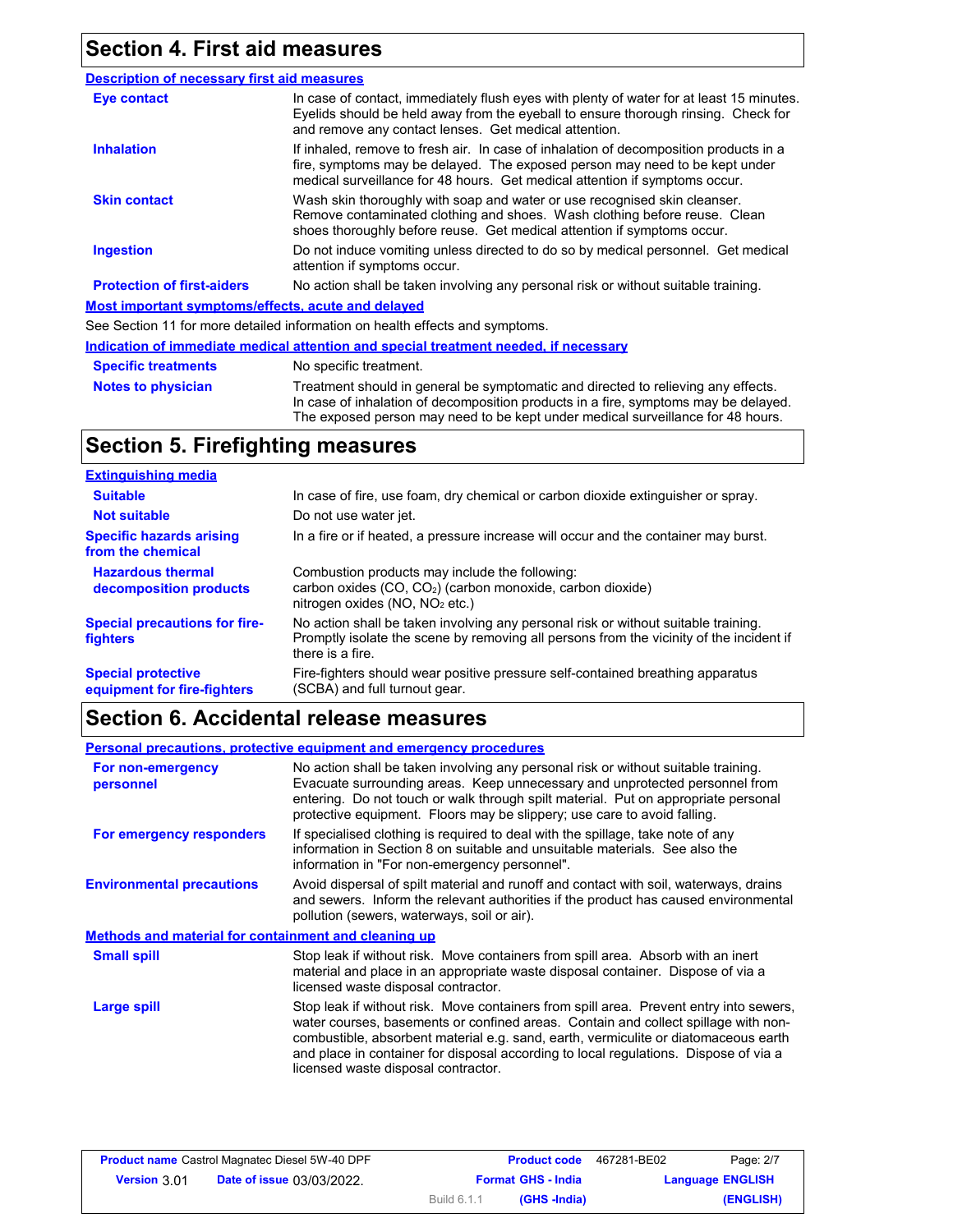## **Section 7. Handling and storage**

| <b>Precautions for safe handling</b>             |                                                                                                                                                                                                                                                                                                                                                                                                                                                                                                                                                                                                |
|--------------------------------------------------|------------------------------------------------------------------------------------------------------------------------------------------------------------------------------------------------------------------------------------------------------------------------------------------------------------------------------------------------------------------------------------------------------------------------------------------------------------------------------------------------------------------------------------------------------------------------------------------------|
| <b>Protective measures</b>                       | Put on appropriate personal protective equipment (see Section 8).                                                                                                                                                                                                                                                                                                                                                                                                                                                                                                                              |
| <b>Advice on general</b><br>occupational hygiene | Eating, drinking and smoking should be prohibited in areas where this material is<br>handled, stored and processed. Wash thoroughly after handling. Remove<br>contaminated clothing and protective equipment before entering eating areas. See<br>also Section 8 for additional information on hygiene measures.                                                                                                                                                                                                                                                                               |
| <b>Conditions for safe storage</b>               | Store in accordance with local regulations. Store in original container protected from<br>direct sunlight in a dry, cool and well-ventilated area, away from incompatible<br>materials (see Section 10) and food and drink. Keep container tightly closed and<br>sealed until ready for use. Store and use only in equipment/containers designed for<br>use with this product. Containers that have been opened must be carefully resealed<br>and kept upright to prevent leakage. Do not store in unlabelled containers. Use<br>appropriate containment to avoid environmental contamination. |
| <b>Not suitable</b>                              | Prolonged exposure to elevated temperature.                                                                                                                                                                                                                                                                                                                                                                                                                                                                                                                                                    |

## **Section 8. Exposure controls/personal protection**

#### **Control parameters**

**Occupational exposure limits**

| <b>Ingredient name</b>                                 | <b>Exposure limits</b>                                                                                     |
|--------------------------------------------------------|------------------------------------------------------------------------------------------------------------|
| Distillates (petroleum), hydrotreated heavy paraffinic | ACGIH TLV (United States, 1/2021).<br>TWA: 5 mg/m <sup>3</sup> 8 hours. Form: Inhalable<br>fraction        |
| Distillates (petroleum), hydrotreated heavy paraffinic | <b>ACGIH TLV (United States, 1/2021).</b><br>TWA: 5 mg/m <sup>3</sup> 8 hours. Form: Inhalable<br>fraction |

Whilst specific OELs for certain components may be shown in this section, other components may be present in any mist, vapour or dust produced. Therefore, the specific OELs may not be applicable to the product as a whole and are provided for guidance only.

| <b>Recommended monitoring</b><br>procedures | If this product contains ingredients with exposure limits, personal, workplace<br>atmosphere or biological monitoring may be required to determine the effectiveness<br>of the ventilation or other control measures and/or the necessity to use respiratory<br>protective equipment. Reference should be made to appropriate monitoring<br>standards. Reference to national guidance documents for methods for the<br>determination of hazardous substances will also be required.                                                                                                                                                                                                                                                                                                                                                                                                                                                                                                                           |
|---------------------------------------------|---------------------------------------------------------------------------------------------------------------------------------------------------------------------------------------------------------------------------------------------------------------------------------------------------------------------------------------------------------------------------------------------------------------------------------------------------------------------------------------------------------------------------------------------------------------------------------------------------------------------------------------------------------------------------------------------------------------------------------------------------------------------------------------------------------------------------------------------------------------------------------------------------------------------------------------------------------------------------------------------------------------|
| <b>Appropriate engineering</b><br>controls  | Provide exhaust ventilation or other engineering controls to keep the relevant<br>airborne concentrations below their respective occupational exposure limits.<br>All activities involving chemicals should be assessed for their risks to health, to<br>ensure exposures are adequately controlled. Personal protective equipment should<br>only be considered after other forms of control measures (e.g. engineering controls)<br>have been suitably evaluated. Personal protective equipment should conform to<br>appropriate standards, be suitable for use, be kept in good condition and properly<br>maintained.<br>Your supplier of personal protective equipment should be consulted for advice on<br>selection and appropriate standards. For further information contact your national<br>organisation for standards.<br>The final choice of protective equipment will depend upon a risk assessment. It is<br>important to ensure that all items of personal protective equipment are compatible. |
| <b>Environmental exposure</b><br>controls   | Emissions from ventilation or work process equipment should be checked to ensure<br>they comply with the requirements of environmental protection legislation. In some<br>cases, fume scrubbers, filters or engineering modifications to the process equipment<br>will be necessary to reduce emissions to acceptable levels.                                                                                                                                                                                                                                                                                                                                                                                                                                                                                                                                                                                                                                                                                 |
| <b>Individual protection measures</b>       |                                                                                                                                                                                                                                                                                                                                                                                                                                                                                                                                                                                                                                                                                                                                                                                                                                                                                                                                                                                                               |
| <b>Hygiene measures</b>                     | Wash hands, forearms and face thoroughly after handling chemical products, before<br>eating, smoking and using the lavatory and at the end of the working period.<br>Appropriate techniques should be used to remove potentially contaminated clothing.<br>Wash contaminated clothing before reusing. Ensure that eyewash stations and<br>safety showers are close to the workstation location.                                                                                                                                                                                                                                                                                                                                                                                                                                                                                                                                                                                                               |
| <b>Eye protection</b>                       | Safety glasses with side shields.                                                                                                                                                                                                                                                                                                                                                                                                                                                                                                                                                                                                                                                                                                                                                                                                                                                                                                                                                                             |
| <b>Skin protection</b>                      |                                                                                                                                                                                                                                                                                                                                                                                                                                                                                                                                                                                                                                                                                                                                                                                                                                                                                                                                                                                                               |

| <b>Product name</b> Castrol Magnatec Diesel 5W-40 DPF |                                  |                           | <b>Product code</b> | 467281-BE02 | Page: 3/7               |
|-------------------------------------------------------|----------------------------------|---------------------------|---------------------|-------------|-------------------------|
| <b>Version 3.01</b>                                   | <b>Date of issue 03/03/2022.</b> | <b>Format GHS - India</b> |                     |             | <b>Language ENGLISH</b> |
|                                                       |                                  | Build 6.1.1               | (GHS -India)        |             | (ENGLISH)               |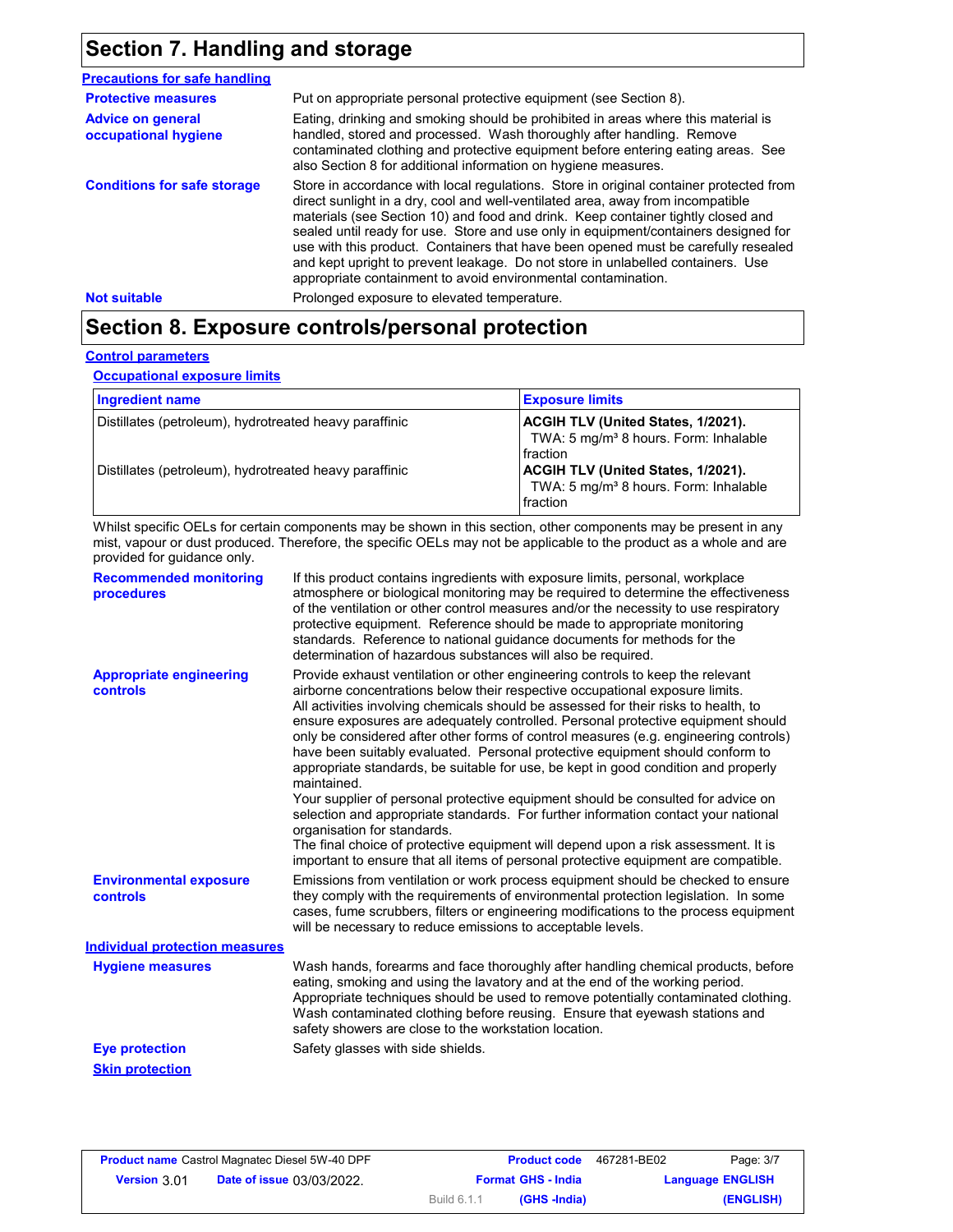### **Section 8. Exposure controls/personal protection**

| <b>Hand protection</b>        | Wear protective gloves if prolonged or repeated contact is likely. Wear chemical<br>resistant gloves. Recommended: Nitrile gloves. The correct choice of protective<br>gloves depends upon the chemicals being handled, the conditions of work and use,<br>and the condition of the gloves (even the best chemically resistant glove will break<br>down after repeated chemical exposures). Most gloves provide only a short time of<br>protection before they must be discarded and replaced. Because specific work<br>environments and material handling practices vary, safety procedures should be<br>developed for each intended application. Gloves should therefore be chosen in<br>consultation with the supplier/manufacturer and with a full assessment of the<br>working conditions. |
|-------------------------------|-------------------------------------------------------------------------------------------------------------------------------------------------------------------------------------------------------------------------------------------------------------------------------------------------------------------------------------------------------------------------------------------------------------------------------------------------------------------------------------------------------------------------------------------------------------------------------------------------------------------------------------------------------------------------------------------------------------------------------------------------------------------------------------------------|
| <b>Skin protection</b>        | Use of protective clothing is good industrial practice.<br>Personal protective equipment for the body should be selected based on the task<br>being performed and the risks involved and should be approved by a specialist<br>before handling this product.<br>Cotton or polyester/cotton overalls will only provide protection against light<br>superficial contamination that will not soak through to the skin. Overalls should be<br>laundered on a regular basis. When the risk of skin exposure is high (e.g. when<br>cleaning up spillages or if there is a risk of splashing) then chemical resistant aprons<br>and/or impervious chemical suits and boots will be required.                                                                                                           |
| <b>Other skin protection</b>  | Appropriate footwear and any additional skin protection measures should be<br>selected based on the task being performed and the risks involved and should be<br>approved by a specialist before handling this product.                                                                                                                                                                                                                                                                                                                                                                                                                                                                                                                                                                         |
| <b>Respiratory protection</b> | In case of insufficient ventilation, wear suitable respiratory equipment.<br>The correct choice of respiratory protection depends upon the chemicals being<br>handled, the conditions of work and use, and the condition of the respiratory<br>equipment. Safety procedures should be developed for each intended application.<br>Respiratory protection equipment should therefore be chosen in consultation with<br>the supplier/manufacturer and with a full assessment of the working conditions.                                                                                                                                                                                                                                                                                           |

## **Section 9. Physical and chemical properties**

The conditions of measurement of all properties are at standard temperature and pressure unless otherwise indicated.

| <b>Appearance</b>                                                 |                                           |                                              |               |
|-------------------------------------------------------------------|-------------------------------------------|----------------------------------------------|---------------|
| <b>Physical state</b>                                             | Liquid.                                   |                                              |               |
| <b>Colour</b>                                                     | Amber. [Light]                            |                                              |               |
| <b>Odour</b>                                                      | Not available.                            |                                              |               |
| <b>Odour threshold</b>                                            | Not available.                            |                                              |               |
| рH                                                                | Not applicable.                           |                                              |               |
| <b>Melting point/freezing point</b>                               | Not available.                            |                                              |               |
| <b>Boiling point, initial boiling</b><br>point, and boiling range | Not available.                            |                                              |               |
| <b>Drop Point</b>                                                 | Not available.                            |                                              |               |
| <b>Pour point</b>                                                 | -42 °C                                    |                                              |               |
| <b>Flash point</b>                                                |                                           | Closed cup: 203°C (397.4°F) [Pensky-Martens] |               |
| <b>Evaporation rate</b>                                           | Not available.                            |                                              |               |
| <b>Flammability</b>                                               | Not applicable. Based on - Physical state |                                              |               |
| Lower and upper explosion<br>limit/flammability limit             | Not available.                            |                                              |               |
| <b>Vapour pressure</b>                                            |                                           | Vapour Pressure at 20°C                      | <b>Vapour</b> |

|                                                              | Vapour Pressure at 20°C |         | Vapour pressure at 50°C |          |     |               |
|--------------------------------------------------------------|-------------------------|---------|-------------------------|----------|-----|---------------|
| <b>Ingredient name</b>                                       | mm Hg                   | kPa     | <b>Method</b>           | mm<br>Hg | kPa | <b>Method</b> |
| Distillates (petroleum),<br>hydrotreated heavy<br>paraffinic | < 0.08                  | < 0.011 | <b>ASTM D 5191</b>      |          |     |               |
| Distillates (petroleum),<br>hydrotreated heavy<br>paraffinic | < 0.08                  | < 0.011 | <b>ASTM D 5191</b>      |          |     |               |

## **Relative vapour density Relative density**

Not available.

**Density** <1000 kg/m<sup>3</sup> (<1 g/cm<sup>3</sup>) at 15°C

| <b>Product name</b> Castrol Magnatec Diesel 5W-40 DPF |                                  |             | <b>Product code</b>       | 467281-BE02 | Page: 4/7               |
|-------------------------------------------------------|----------------------------------|-------------|---------------------------|-------------|-------------------------|
| <b>Version 3.01</b>                                   | <b>Date of issue 03/03/2022.</b> |             | <b>Format GHS - India</b> |             | <b>Language ENGLISH</b> |
|                                                       |                                  | Build 6.1.1 | (GHS -India)              |             | (ENGLISH)               |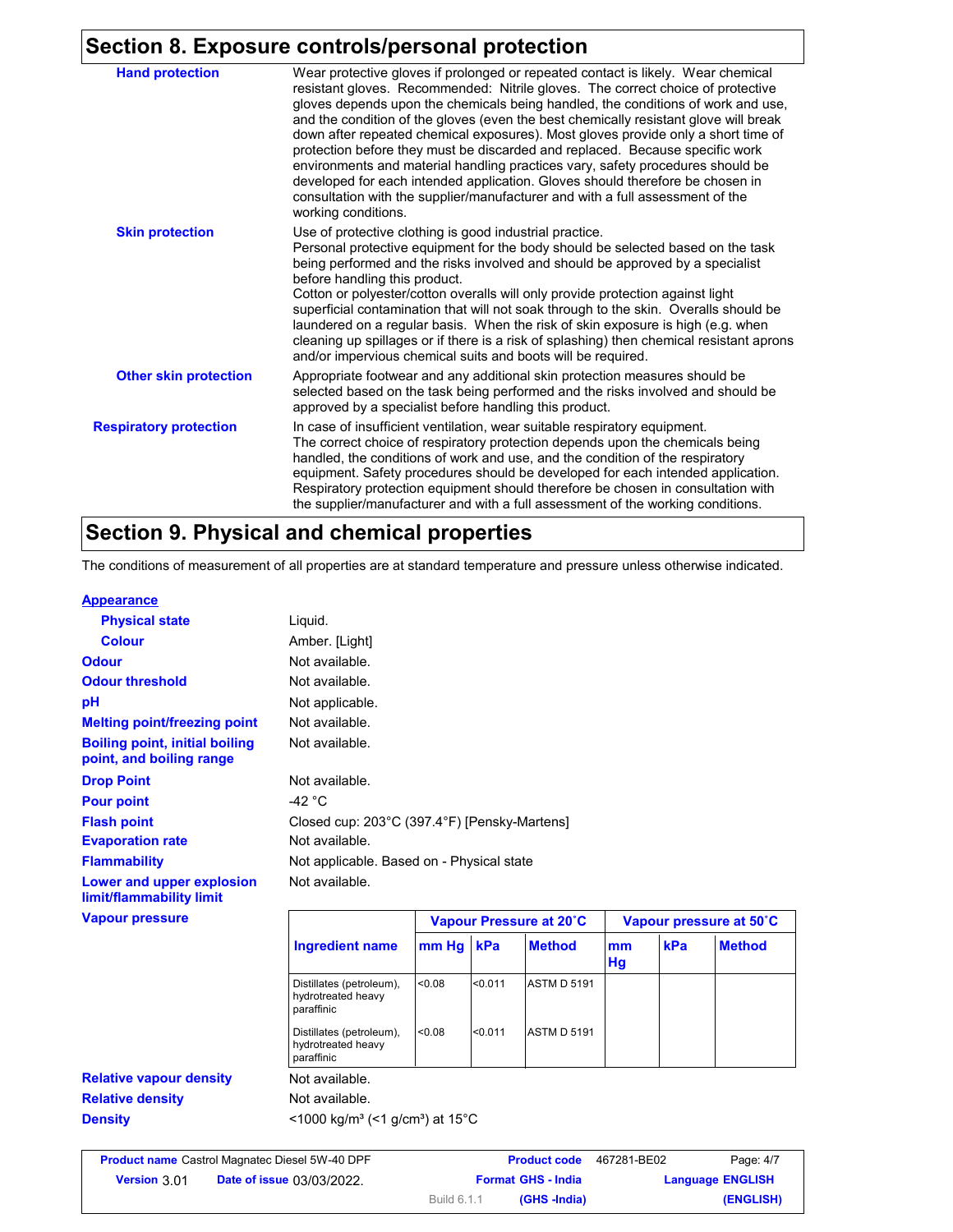## **Section 9. Physical and chemical properties**

| <b>Solubility</b>                                 | insoluble in water.                                                                                                                              |
|---------------------------------------------------|--------------------------------------------------------------------------------------------------------------------------------------------------|
| <b>Partition coefficient: n-</b><br>octanol/water | Not applicable.                                                                                                                                  |
| <b>Auto-ignition temperature</b>                  | Not available.                                                                                                                                   |
| <b>Decomposition temperature</b>                  | Not available.                                                                                                                                   |
| <b>Viscosity</b>                                  | Kinematic: 75.5 mm <sup>2</sup> /s (75.5 cSt) at $40^{\circ}$ C<br>Kinematic: 12.8 to 16 mm <sup>2</sup> /s (12.8 to 16 cSt) at 100 $^{\circ}$ C |
| <b>Particle characteristics</b>                   |                                                                                                                                                  |
| <b>Median particle size</b>                       | Not applicable.                                                                                                                                  |

## **Section 10. Stability and reactivity**

| $\sim$ $\sim$<br>. .                         | .                                                                                                                                                                       |
|----------------------------------------------|-------------------------------------------------------------------------------------------------------------------------------------------------------------------------|
| <b>Hazardous decomposition</b><br>products   | Under normal conditions of storage and use, hazardous decomposition products<br>should not be produced.                                                                 |
| <b>Incompatible materials</b>                | Reactive or incompatible with the following materials: oxidising materials.                                                                                             |
| <b>Conditions to avoid</b>                   | Avoid all possible sources of ignition (spark or flame).                                                                                                                |
| <b>Possibility of hazardous</b><br>reactions | Under normal conditions of storage and use, hazardous reactions will not occur.<br>Under normal conditions of storage and use, hazardous polymerisation will not occur. |
| <b>Chemical stability</b>                    | The product is stable.                                                                                                                                                  |
| <b>Reactivity</b>                            | No specific test data available for this product. Refer to Conditions to avoid and<br>Incompatible materials for additional information.                                |

#### **Section 11. Toxicological information**

| <b>Information on toxicological effects</b>            |                                                                                                                                                                                                                                                                                                                                                                                                             |                           |                                       |
|--------------------------------------------------------|-------------------------------------------------------------------------------------------------------------------------------------------------------------------------------------------------------------------------------------------------------------------------------------------------------------------------------------------------------------------------------------------------------------|---------------------------|---------------------------------------|
| <b>Aspiration hazard</b>                               |                                                                                                                                                                                                                                                                                                                                                                                                             |                           |                                       |
| <b>Name</b>                                            |                                                                                                                                                                                                                                                                                                                                                                                                             | <b>Result</b>             |                                       |
| Distillates (petroleum), hydrotreated heavy paraffinic |                                                                                                                                                                                                                                                                                                                                                                                                             |                           | <b>ASPIRATION HAZARD - Category 1</b> |
| <b>Information on likely routes</b><br>of exposure     | Routes of entry anticipated: Dermal, Inhalation.                                                                                                                                                                                                                                                                                                                                                            |                           |                                       |
| <b>Potential acute health effects</b>                  |                                                                                                                                                                                                                                                                                                                                                                                                             |                           |                                       |
| <b>Eye contact</b>                                     | No known significant effects or critical hazards.                                                                                                                                                                                                                                                                                                                                                           |                           |                                       |
| <b>Inhalation</b>                                      | Exposure to decomposition products may cause a health hazard. Serious effects<br>may be delayed following exposure.                                                                                                                                                                                                                                                                                         |                           |                                       |
| <b>Skin contact</b>                                    | Defatting to the skin. May cause skin dryness and irritation.                                                                                                                                                                                                                                                                                                                                               |                           |                                       |
| <b>Ingestion</b>                                       | No known significant effects or critical hazards.                                                                                                                                                                                                                                                                                                                                                           |                           |                                       |
|                                                        | <b>Symptoms related to the physical, chemical and toxicological characteristics</b>                                                                                                                                                                                                                                                                                                                         |                           |                                       |
| <b>Eye contact</b>                                     | No specific data.                                                                                                                                                                                                                                                                                                                                                                                           |                           |                                       |
| <b>Inhalation</b>                                      | No specific data.                                                                                                                                                                                                                                                                                                                                                                                           |                           |                                       |
| <b>Skin contact</b>                                    | Adverse symptoms may include the following:<br>irritation<br>dryness<br>cracking                                                                                                                                                                                                                                                                                                                            |                           |                                       |
| <b>Ingestion</b>                                       | No specific data.                                                                                                                                                                                                                                                                                                                                                                                           |                           |                                       |
|                                                        | Delayed and immediate effects as well as chronic effects from short and long-term exposure                                                                                                                                                                                                                                                                                                                  |                           |                                       |
| <b>Eye contact</b>                                     | Potential risk of transient stinging or redness if accidental eye contact occurs.                                                                                                                                                                                                                                                                                                                           |                           |                                       |
| <b>Skin contact</b>                                    | Prolonged or repeated contact can defat the skin and lead to irritation, cracking and/<br>or dermatitis.                                                                                                                                                                                                                                                                                                    |                           |                                       |
| <b>Ingestion</b>                                       | Ingestion of large quantities may cause nausea and diarrhoea.                                                                                                                                                                                                                                                                                                                                               |                           |                                       |
| <b>Potential chronic health effects</b>                |                                                                                                                                                                                                                                                                                                                                                                                                             |                           |                                       |
| <b>General</b>                                         | USED ENGINE OILS<br>Combustion products resulting from the operation of internal combustion engines<br>contaminate engine oils during use. Used engine oil may contain hazardous<br>components which have the potential to cause skin cancer. Frequent or prolonged<br>contact with all types and makes of used engine oil must therefore be avoided and a<br>high standard of personal hygiene maintained. |                           |                                       |
| <b>Carcinogenicity</b>                                 | No known significant effects or critical hazards.                                                                                                                                                                                                                                                                                                                                                           |                           |                                       |
| <b>Mutagenicity</b>                                    | No known significant effects or critical hazards.                                                                                                                                                                                                                                                                                                                                                           |                           |                                       |
| <b>Teratogenicity</b>                                  | No known significant effects or critical hazards.                                                                                                                                                                                                                                                                                                                                                           |                           |                                       |
| <b>Product name Castrol Magnatec Diesel 5W-40 DPF</b>  |                                                                                                                                                                                                                                                                                                                                                                                                             | <b>Product code</b>       | 467281-BE02<br>Page: 5/7              |
| <b>Version 3.01</b>                                    | Date of issue 03/03/2022.                                                                                                                                                                                                                                                                                                                                                                                   | <b>Format GHS - India</b> | <b>Language ENGLISH</b>               |

Build 6.1.1

**(GHS -India) (ENGLISH)**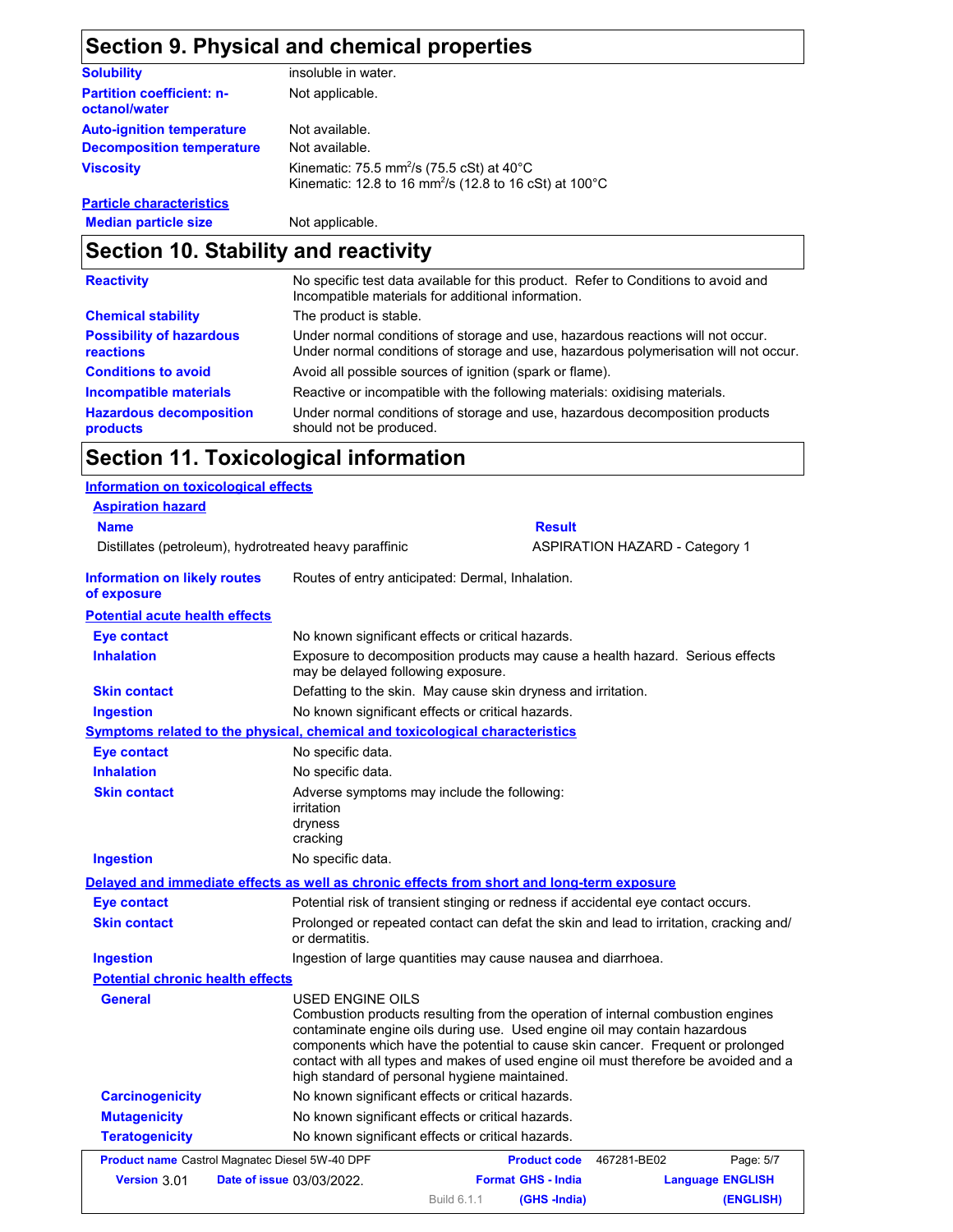### **Section 11. Toxicological information**

**Developmental effects**

No known significant effects or critical hazards.

**Fertility effects** No known significant effects or critical hazards.

### **Section 12. Ecological information**

| <b>Environmental effects</b>            | No known significant effects or critical hazards.                                                                         |
|-----------------------------------------|---------------------------------------------------------------------------------------------------------------------------|
| <b>Persistence and</b><br>degradability |                                                                                                                           |
| Partially biodegradable.                |                                                                                                                           |
| <b>Bioaccumulative potential</b>        |                                                                                                                           |
|                                         | This product is not expected to bioaccumulate through food chains in the environment.                                     |
| <b>Mobility</b>                         | Spillages may penetrate the soil causing ground water contamination.                                                      |
| <b>Other adverse effects</b>            | No known significant effects or critical hazards.                                                                         |
| <b>Other ecological information</b>     | Spills may form a film on water surfaces causing physical damage to organisms.<br>Oxygen transfer could also be impaired. |

### **Section 13. Disposal considerations**

**Disposal methods** The generation of waste should be avoided or minimised wherever possible. Significant quantities of waste product residues should not be disposed of via the foul sewer but processed in a suitable effluent treatment plant. Dispose of surplus and non-recyclable products via a licensed waste disposal contractor. Disposal of this product, solutions and any by-products should at all times comply with the requirements of environmental protection and waste disposal legislation and any regional local authority requirements. Waste packaging should be recycled. Incineration or landfill should only be considered when recycling is not feasible. This material and its container must be disposed of in a safe way. Empty containers or liners may retain some product residues. Avoid dispersal of spilt material and runoff and contact with soil, waterways, drains and sewers.

## **Section 14. Transport information**

|                                        | <b>IMDG</b>              | <b>IATA</b>              |
|----------------------------------------|--------------------------|--------------------------|
| <b>UN number</b>                       | Not regulated.           | Not regulated.           |
| <b>UN proper</b><br>shipping name      | $\blacksquare$           |                          |
| <b>Transport hazard</b><br>class(es)   | $\blacksquare$           |                          |
| <b>Packing group</b>                   | $\overline{\phantom{a}}$ |                          |
| <b>Environmental</b><br><b>hazards</b> | No.                      | No.                      |
| <b>Additional</b><br>information       | $\overline{\phantom{a}}$ | $\overline{\phantom{0}}$ |

**Special precautions for user** Not available.

**Transport in bulk according to IMO instruments** Not available.

## **Section 15. Regulatory information**

#### **Regulation according to other foreign laws** All components are listed or exempted. All components are listed or exempted. At least one component is not listed. All components are listed or exempted. **China inventory (IECSC) Canada inventory status Australia inventory (AIIC) Japan inventory (CSCL) REACH Status** The company, as identified in Section 1, sells this product in the EU in compliance with the current requirements of REACH.

|                     | <b>Product name</b> Castrol Magnatec Diesel 5W-40 DPF |             | <b>Product code</b>       | 467281-BE02 | Page: 6/7               |
|---------------------|-------------------------------------------------------|-------------|---------------------------|-------------|-------------------------|
| <b>Version 3.01</b> | <b>Date of issue 03/03/2022.</b>                      |             | <b>Format GHS - India</b> |             | <b>Language ENGLISH</b> |
|                     |                                                       | Build 6.1.1 | (GHS -India)              |             | (ENGLISH)               |